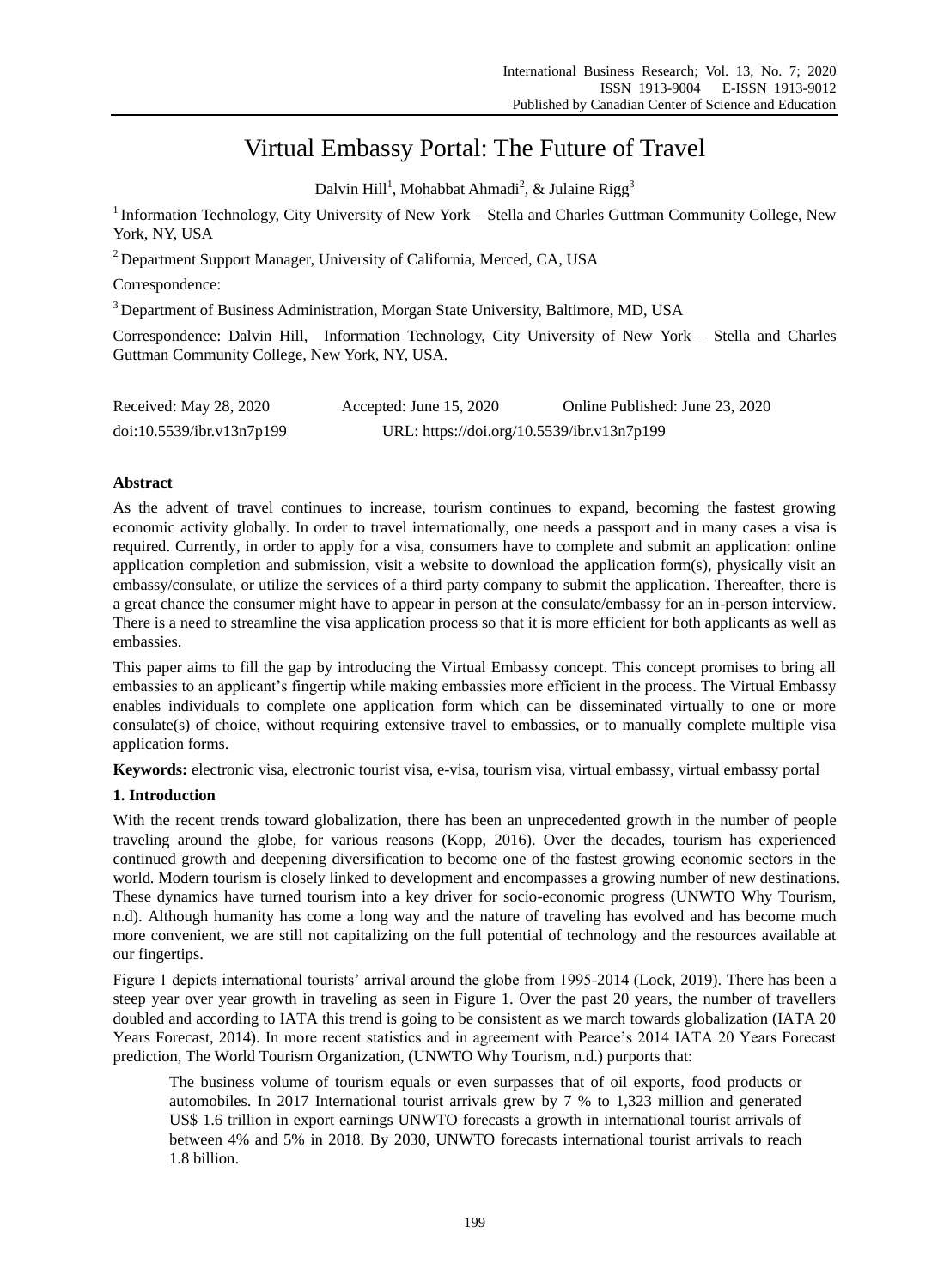

Figure 1. Number of international tourist arrivals worldwide from 1995 to 2014 (in millions)

#### **2. Visas, Challenges, and Tourism**

Several individuals have the financial resources to travel, but due to geographical determination they encounter grave challenges when they desire to travel. In many countries around the globe, people are required to travel extensively, sometimes within their city, country, neighbouring countries, or other non-adjacent countries to apply for a visa. Despite recent progress made in the area of visa facilitation, the current visa policies are still often inadequate and inefficient and are thus acknowledged to be an obstacle to tourism growth (Tourism Visa Openness Report, 2013). In 2012, for example, countries around the world, requested on average, that 63 percent of the world's population obtain a visa before initiating their international journey. Another 2 percent were at least allowed to apply for an eVisa, while 16 percent would be allowed to apply for a visa on arrival. Only 18 percent of the world's population would not require a visa at all when travelling for tourism purposes (Glaesser & Kester, 2013). The Merriam Webster Dictionary defines a visa as an endorsement made on a passport by the proper authorities denoting that it has been examined and that the bearer may proceed (Visa, n.d.). However, the means of acquiring visas are inefficient and pose various disadvantages pertaining to cost, time, and resources.

According to WTTC/UNWTO (The Impact of Visa Facilitation on Job Creation in the G20 Economies, 2012), while visas aim to fulfil the following functions: security, immigration control, limitation of duration of stay, to generate revenue, and to control carrying capacity and tourist demand, they also produce an impediment to travel and tourism, a sector which is an engine of growth for economies. For example, let us consider the process an Afghan citizen has to undergo when applying for a visa. If you are living anywhere in Afghanistan and you want to travel to China or Turkey, you must travel to the capital, Kabul, in order to get access to the Chinese consulate. If you wish to travel to Thailand, you need to travel to the neighbouring country Pakistan, to gain access to the Thai consulate. If your desire is to travel to Finland, you need to travel to India and stay for at least 15 days to get a positive/negative response, for people wishing to travel to Jamaica or Brazil, the process is even more cumbersome and time consuming.

If we attempt to calculate the cost incurred by each applicant, it is exhausting, time consuming, and discouraging. It is apparent that applicants incur stupendously high costs to travel to the capital cities to apply for a visa and wait to hear back from embassies/consulates. The cost becomes more horrendous when it involves traveling to other countries to apply for a visa, not to mention the cost associated with the involvement of middlemen who may serve as translators or visa application preparation centers. There could be cost savings if the visa application could be completed and submitted online from the convenience of the applicant's home. All that would be required is access to the Internet using a computer, tablet or a smartphone. With the current trend in technology, more and more users have access to the Internet, even in developing countries (Emerging Nations Embrace Internet, 2014).

The impact of cost is not only significant for individuals, but also presents a challenge to embassies. Consider, this can be extremely costly and time consuming for these consulates/embassies and can be problematic if a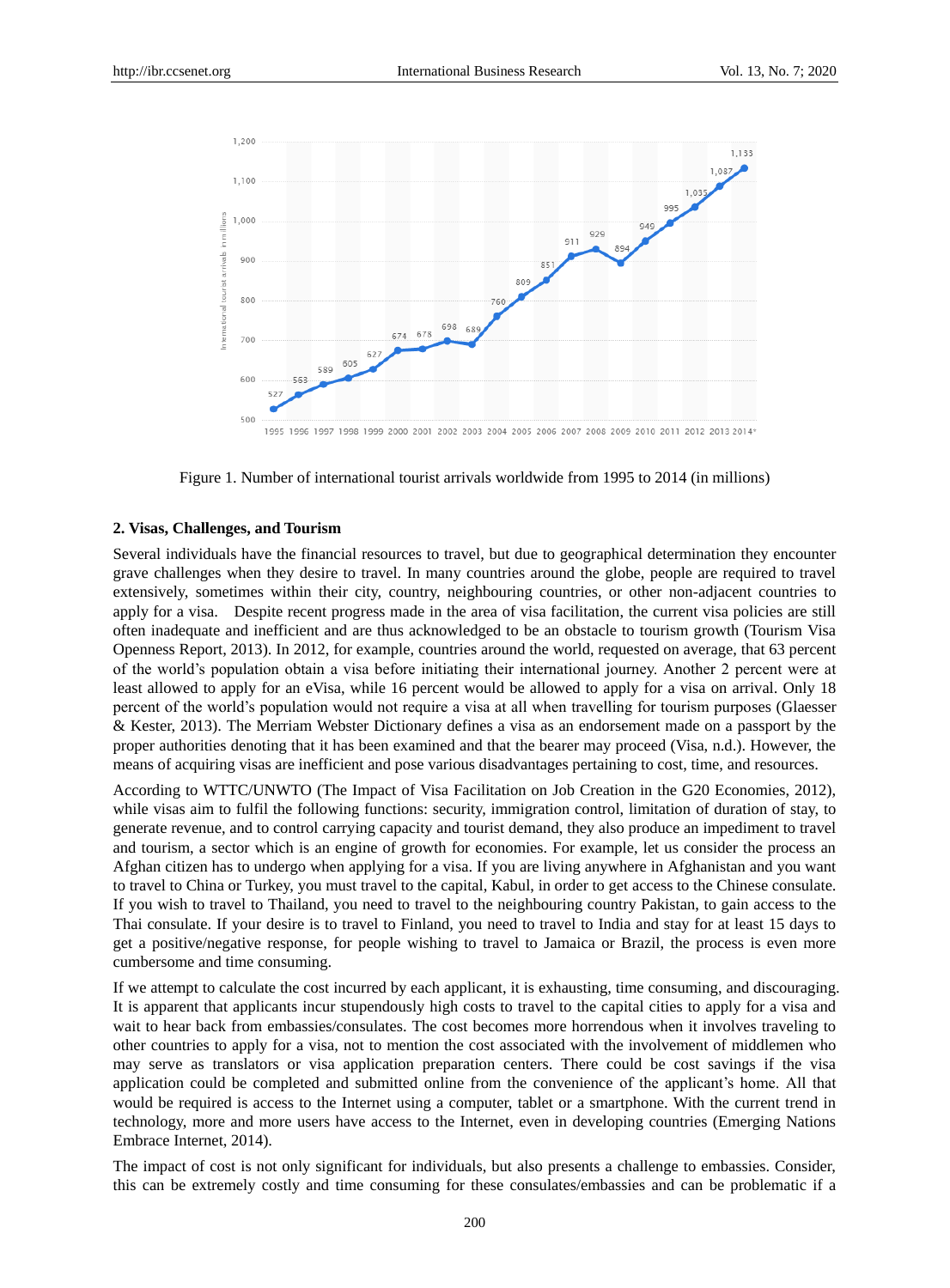traveler needs to apply for a visa last minute. Of importance also, is the challenge of inadequate infrastructure and available personnel, especially in developing nations. Many of these nations are not equipped with the proper personnel, technology and infrastructure needed to issue documents in a timely and efficient manner (Securiport, n.d). It is almost impossible for a country to have a consulate in every nation worldwide. However, if these countries are provided with an option of establishing their embassies virtually via the Internet, it will be accessible to all, significantly improving the efficiency and effectiveness of their purpose. In 2014, a few weeks after the Turkish government launched the e-Visa application system, there was an increase in visa applications, going from a weekly average of 400 applications to over 1,500 in just a few days (Securiport, n.d). This is promising news since the projection is that the demand for traveling, specifically air travel, is favorable as seen in Figure 2 (Challenges of High Growth, 2015); the indicators show that travel is expected to double in the upcoming years.



Figure 2. Outlook for Worldwide O-D Passenger Trips

#### *2.1 Electronic Tourist Visa/Electronic Visa*

After perusing various literature, the authors of this paper were not able to source a formal definition of an eVisa and as such, the decision was made to formulate a formal definition. An eVisa is an electronic-formatted visa authorization provided to foreigners that permit temporary travel to the issuing country without the need to visit a consulate/embassy. Several countries have successfully implemented Electronic Tourist Visas (eTVs). eTVs are applied for (and if approved, issued) online without the need to have a label or stamped visa added to the applicant's passport. They are also referred to an Electronic Visas (EVs) and Electronic Travel Authority (ETA); throughout this paper, they will all be referred to as eTVs. There has been a growing trend as it pertains to the number of countries that are participants in the issuance of ETVs.

It is imperative to note that not all countries participate in the issuance of eTVs, and likewise not all individuals (contingent on passport/country) are eligible to apply for an eTV. The eVisa application process must be completed and submitted online, and the results are returned to the applicant in an electronic format. If the eVisa is granted, the applicant can then print the eVisa and bring it along with his/her passport at the time of travel to the issuing country. Similarly, if the eVisa application is denied, a rejection notice would be sent (to the applicant and it means the applicant would not be able to travel to the country from which the denial notice was received). eVisas eliminate the need to dedicate a page in a passport that would previously be used for the insertion of a visa.

#### 2.1.1 The eTV Application Process

To better understand the eTV application process, a sample of four applications were examined. The eTVs examined were that of India, Turkey, Sri Lanka, and Australia. The accompanying paragraphs seek to document the application process of these respective countries.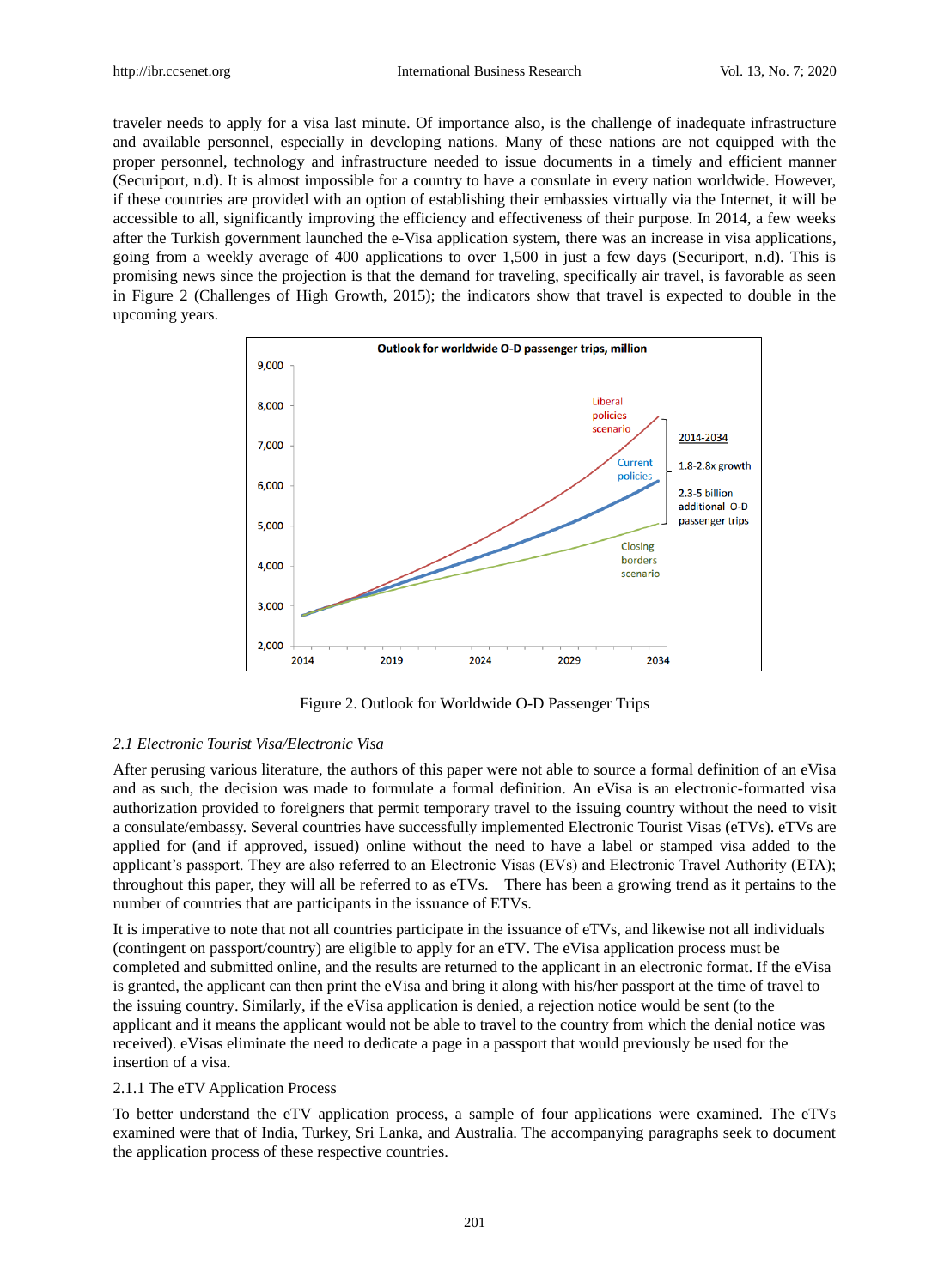## 2.1.2 India eTV

"The India eTV is an e-Visa for travel to India for tourism. The Indian Visa on Arrival eTV is issued on-line; it is not necessary to submit an original passport or other documents for processing" (Government of India e-Visa, n.d.). Figure 3 provides a pictorial representation of the Indian E-Tourist Visa Application Process (India Visa Online, n.d.). First the applicant visits the website and completes the application form, uploads a photograph and a copy of the passport information page. This is followed by the payment of the visa fee which can be completed by using a credit or debit card. The complete application form is then transmitted to the Indian Consulate/Embassy in which the information is scrutinized, and a decision is made. As seen in step three, an email is sent notifying the applicant of the approval (or rejection) notice. If approved, the applicant can print the eTV and then get prepared to fly to India with his/her passport and a printed copy of the eTV.



Figure 3. Indian E-Tourist Visa Application Process

## 2.1.3 Turkey e-Visa

Turkey has an e-Visa and it is defined as "an official document permitting entry into and travel within Turkey" (Republic of Turkey Electronic Visa Application System, n.d.). Applicants can visit the e-Visa portal to complete the visa application and submit any additional supporting documents that are required. An acknowledgement email is then sent to the applicant using the supplied email address, notifying the applicant of the submission of the application. Within hours, a second email is sent indicating a request for additional information, a rejection notice, or the approved e-Visa. If the e-Visa is approved, the applicant can then print the e-Visa and travel to Turkey along with his/her passport.

## 2.1.4 Sri Lanka ETA

Individuals planning to visit Sri Lanka for vacation, short business trip, or as transit passengers can apply for an ETA. The application is submitted online, and an acknowledgement of the application is sent to the applicant via email. Then the applicant will "receive ETA approval or a referral notice. If an approval notice is sent to the applicant via email, the applicant can print the ETA and then travel to Sri Lanka. If a referral notice is served, you may contact Department of Immigration and Emigration for the necessary ETA" (Rukmal, n.d.).

## 2.1.5 Australia ETA

Australia's E-Visa is called Electronic Travel Authority (ETA). It is defined as "an electronically stored authority for travel to Australia which: replaces the visa label or stamp in a passport; it is available through participating travel agencies, airlines and the Internet; does not require an application form; enables passengers to be processed quickly on arrival in Australia" (Australia's ETAS: Electronic Travel Authority System, Australian Government Electronic Travel Authority, n.d.).

## **3. Motivation**

With recent trend towards globalization, there is an unprecedented demand for tourism consumption and the demand for travel has increased unprecedentedly. According to Cook, Hsu and Taylor, (2018), "Over the past six decades, tourism has experienced continued expansion and diversification, to become one of the largest and fastest-growing economic sector of the world" (p.4). The future prospects for tourism are brighter than ever as people continue to travel for work or pleasure. Growth projections show that tourism will support almost 350 million jobs worldwide by 2025 and increase of over 70 million jobs when compared to 2015 (Cook et al., 2018, p.4). With these expected growths and impacts, the need for visa efficiencies will become even more paramount to growth and development. According to the Tourism Visa Openness Report, (2013), "visa policies are among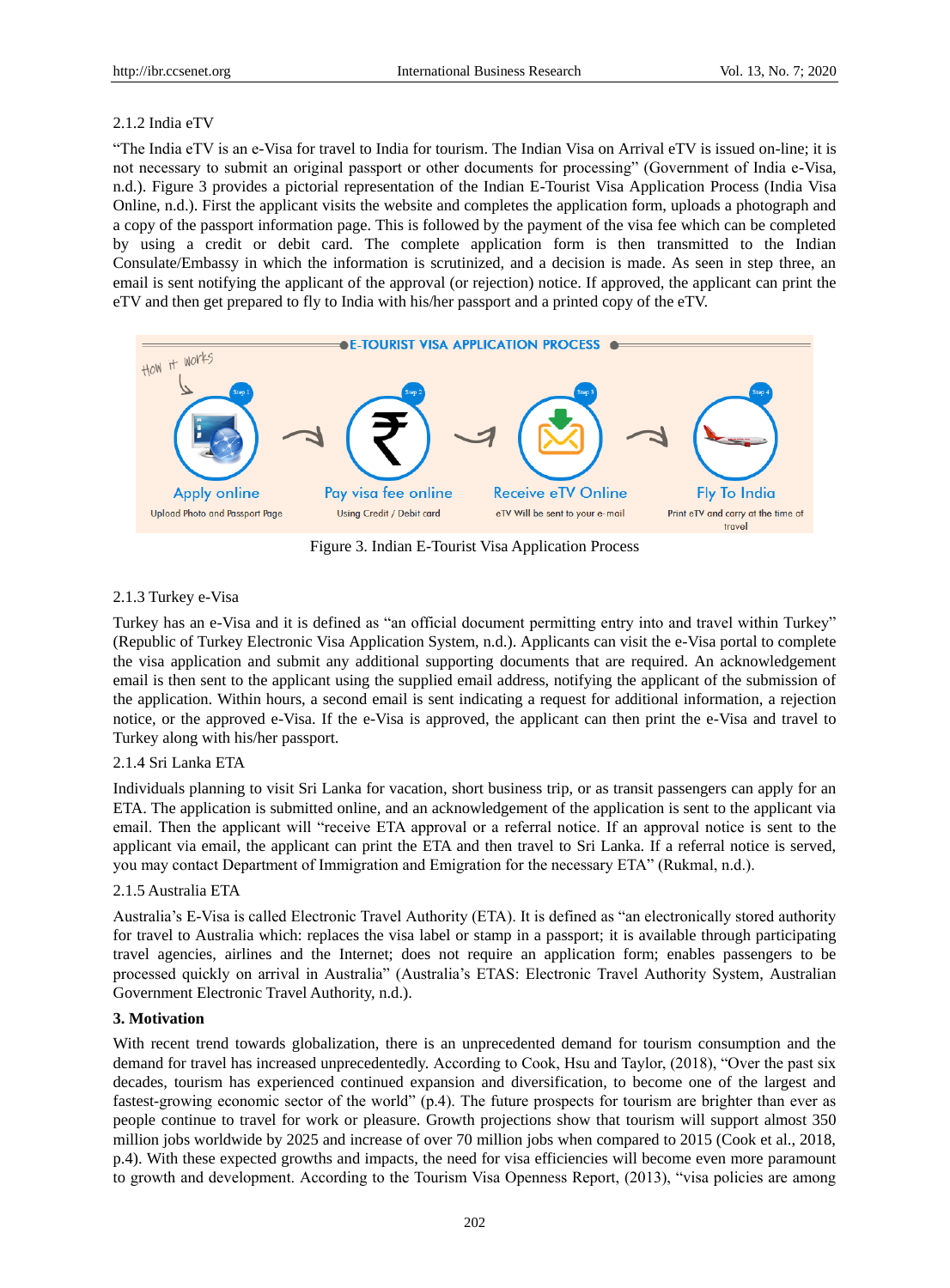the most important governmental formalities influencing international tourism" (p.4).

With a higher desire to travel comes the notion of increased visa solicitation. Even though the recent strides towards eVisas have benefitted tourism facilitation and the increased use of eVisas, there remains a serious lack of inefficiencies with regards to resources, cost, and time, which if improved could have a positive impact globally on economic growth and development. As such, the authors aim to fill this gap by proposing a solution that would reduce the amount of time, cost, and inconvenience required to apply for one or multiple visas. The proposed solution (Virtual Embassy Portal, which will be discussed later in the paper) is comparable to the Common Application. Common Application is one such entity that enables prospective college/university applicants to enter their information once and utilize it to apply for one or more institution(s). A similar platform, The Virtual Embassy could assist applicants in their visa application. It would be opportune if a visa applicant could enter their information into one portal, and tweak or reuse it to apply for additional visas.

#### *3.1 The Common Application*

The Common Application is an online portal that is comprised of over 600 colleges and universities around the world. An applicant (potential student) can visit the Common Application portal, and apply to one, many, or all the registered institutions by completing a single universal application. About 1,000,000 students utilize this portal each year to submit over 3,500,000 applications. The Common Application boasts that applicants can – "Work Smarter: there is no need to repeat your applicant details for every college on your list. Enter your information one time and share it across all of your schools" (Apply to College with Common App, n.d.).

From the Common Application website, the applicant can search for a college/university based on various search options such as institution name, location, country, public/private, application deadline, and so on. Once the search result is displayed, the applicant can read the profile of the institution, and find other pertinent information such as the institution's address, email address, and phone number. The applicant can then apply for one or more institution(s) of choice. The portal can also be used to send recommendation requests to counselors, teachers, and others. All uploaded documents will then be sent to the institution(s) selected by the applicant. As such, there is no need to complete separate applications for various institutions, which generally would have looked differently, but requiring similar information.

### *3.2 The Nature of Visa Forms*

Most visa application forms are comprised of almost identical set of questions. Table 1 is a matrix that was compiled from examining the visa application forms of Afghanistan (Embassy of Afghanistan Visa Applications, n.d.), China (Embassy of the People's Republic of China in the United States of America, n.d.), India (Government of India e-Visa, n.d.), Sri Lanka (Sri Lanka Electronic Travel Authorization System Online Visa Application, n.d.) and United States (U.S. Department of State Consular Electronic Application Center, n.d.). These countries were selected as a sample on the premise that they are a representation of first, second, and third world countries. Each of the application form was inspected to determine the data required of applicants. It is imperative to note that only non-immigrant/tourist visa were examined. If a data is required on an application form, it is marked with an "X" to indicate such. If the cell is left blank, it means the data is not a required or it is an optional field.

Nonetheless, one critical observation is that these application forms require more or less the same information from applicants. The difference in requirement is miniscule and supports the notion that the Virtual Embassy technology could be a great alternative for disseminating information to the various embassies/consulates (with the initiation and permission of the applicant). There might be a slight variation in the application forms, as it is dependent on the country in which you reside or are applying.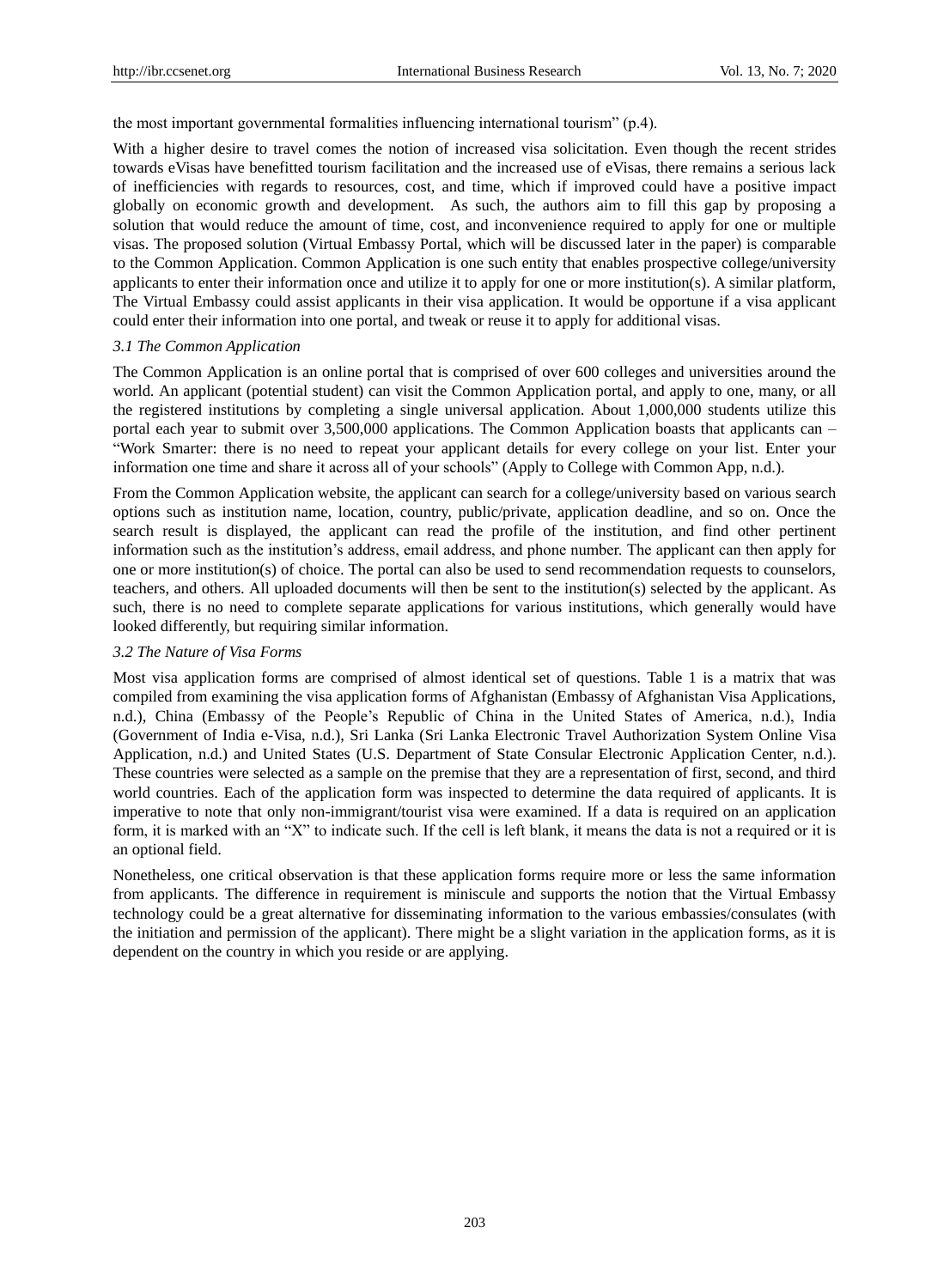| <b>Requested Data</b>                                                   | <b>Afghanistan</b><br>(Paper | China<br>(Paper           | India<br>(Electronic             | Sri<br>Lanka<br>(Electronic      | <b>United States</b><br>(Online) |
|-------------------------------------------------------------------------|------------------------------|---------------------------|----------------------------------|----------------------------------|----------------------------------|
|                                                                         | <b>Based</b>                 | <b>Based</b>              | <b>Tourist</b>                   | <b>Tourist</b>                   | <b>Application</b> )             |
|                                                                         | <b>Application</b>           | <b>Application</b>        | Authorizati                      | <b>Authorization</b>             |                                  |
|                                                                         | <b>Available</b>             | <b>Available</b>          | on System)                       | System)                          |                                  |
|                                                                         | Online)                      | Online)                   |                                  |                                  |                                  |
| Title                                                                   | X                            |                           |                                  | X                                |                                  |
| Applicant's Name (Given, Middle,                                        | $\mathbf{X}$                 | X                         | $\mathbf{X}$                     | $\overline{X}$                   | X                                |
| Last)                                                                   |                              |                           |                                  |                                  |                                  |
| Date of Birth                                                           | $\overline{X}$               | X                         | X                                | X                                | X                                |
| Gender/Sex                                                              | $\overline{X}$               | X                         | $\mathbf X$                      | X                                | X                                |
| <b>Marital Status</b>                                                   | $\overline{X}$               | $\overline{X}$            | $\overline{X}$                   |                                  | $\overline{X}$                   |
| Place of Birth                                                          | $\overline{X}$               | $\boldsymbol{\mathrm{X}}$ | X                                | $\overline{X}$                   | X                                |
| Child/Children                                                          | $\overline{X}$               | $\overline{X}$            |                                  | $\overline{X}$                   |                                  |
| Country of Residence                                                    | $\overline{X}$               | X                         | $\overline{X}$                   |                                  |                                  |
| Country of Origin/Nationality                                           | $\overline{X}$               | X                         | $\overline{X}$                   | X                                | X                                |
| Other Nationality                                                       | X                            | X                         | X                                | X                                | X                                |
| National ID Number                                                      |                              | X                         | X                                |                                  | $\overline{X}$                   |
| Home Address/Mailing Address                                            | $\mathbf X$                  | X                         | X                                | $\mathbf X$                      | X                                |
| Phone Number                                                            | X                            | X                         | X                                | X                                | $\overline{X}$                   |
| <b>Email Address</b>                                                    | $\overline{X}$               | $\overline{X}$            | $\overline{X}$                   | $\overline{X}$                   | $\overline{X}$                   |
| Passport Number                                                         | $\overline{X}$               | $\overline{X}$            | $\overline{X}$                   | $\overline{X}$                   | $\overline{X}$                   |
| <b>Passport Expiration Date</b>                                         | X                            | X                         | X                                | X                                | X                                |
| Other Passport Details (Place of                                        | $\mathbf X$                  | $\mathbf X$               | $\mathbf{x}$                     |                                  | $\mathbf{x}$                     |
| Issue, Country)                                                         | $\overline{X}$               |                           |                                  | $\overline{X}$                   | $\overline{X}$                   |
| Purpose of Travel                                                       |                              | $\overline{X}$            |                                  |                                  |                                  |
| <b>Intended Date of Travel</b><br>Details of Travel (Address You Plan   | X<br>$\mathbf{X}$            | $\overline{X}$            | $\overline{X}$<br>$\overline{X}$ | $\overline{X}$<br>$\overline{X}$ | $\overline{X}$<br>$\overline{X}$ |
|                                                                         |                              | $\mathbf X$               |                                  |                                  |                                  |
| to Stay, Length of Stay, Source of<br>Funds, Others Traveling With You) |                              |                           |                                  |                                  |                                  |
| Have You Ever Traveled to this                                          | X                            |                           | $\boldsymbol{\mathrm{X}}$        |                                  | $\mathbf X$                      |
| Country Before                                                          |                              |                           |                                  |                                  |                                  |
| Religion                                                                |                              |                           | X                                |                                  |                                  |
| Have You Ever Been Issued a Visa                                        | $\mathbf{x}$                 | X                         |                                  | X                                | X                                |
| For This Country Before                                                 |                              |                           |                                  |                                  |                                  |
| Refused a Visa For This Country                                         | $\mathbf{X}$                 | X                         |                                  |                                  | X                                |
| Before                                                                  |                              |                           |                                  |                                  |                                  |
| <b>Other Countries Traveled</b>                                         |                              | X                         | X                                |                                  |                                  |
| <b>Immigrant Petition Underway</b>                                      |                              |                           |                                  |                                  | $\overline{X}$                   |
| Contact<br>Information<br>of                                            |                              | $\mathbf{X}$              | $\mathbf{X}$                     | $\mathbf{X}$                     | $\overline{\mathrm{X}}$          |
| Family/Friends in Destination                                           |                              |                           |                                  |                                  |                                  |
| Father's Name (Given and Surname)                                       | X                            |                           | X                                |                                  | X                                |
| (Given<br>Mother's<br>Name<br>and                                       |                              |                           | $\overline{X}$                   |                                  | $\mathbf{x}$                     |
| Surnames)                                                               |                              |                           |                                  |                                  |                                  |
| Work/Education/Training                                                 | X                            | X                         | X                                | X                                | X                                |
| Information                                                             |                              |                           |                                  |                                  |                                  |
| Security<br>and<br>Background                                           | X                            | X                         |                                  |                                  | X                                |
| Information                                                             |                              |                           |                                  |                                  |                                  |
| Submission of Photo                                                     | $\overline{X}$               | $\overline{X}$            | X                                |                                  | X                                |
| Signature                                                               | X                            | X                         |                                  |                                  | X                                |

#### Table 1. Visa Application Information Matrix

#### **4. Virtual Embassy Portal**

In order to utilize the Virtual Embassy Portal, an applicant visits the portal and create an account. Once the account containing an email address, username and password has been created, an application form needs to be filled out which is similar in nature to that of a visa form at a consulate. These form fields are also outlined in Table 1. The completed application form is stored in a secured database and can be accessed, edited or deleted at any time by the applicant. The applicant can also upload supporting documents such as employment letters, bank statements, photographs and itinerary, to name a few. The next step in the process is for the applicant to search for one or more country(ies) that s/he wants to apply for a visa(s). The applicant can then apply for said visa(s) using the stored information that was entered in the account at creation of the Virtual Embassy Portal. Instead of creating a separate application for each of the 196 countries, the Virtual Embassy Portal is proposing a one stop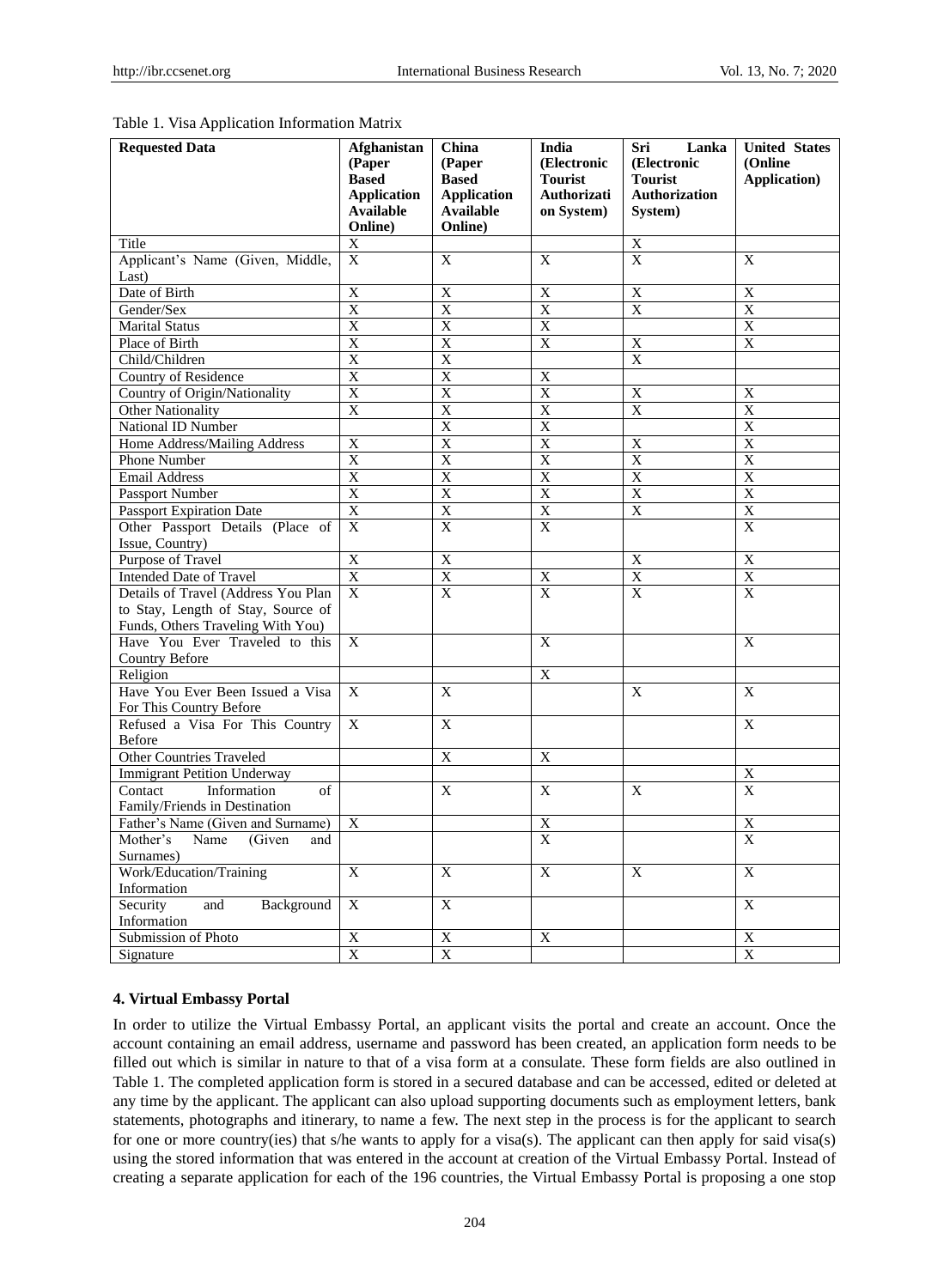shop in which only one application will be created, and the information will be used to apply to any and all participating consulates. As outlined in Table 1, the information needed by each consulate is almost identical, so it is indicative that one application form can be created and used to populate the forms of any consulate the applicant wishes to apply for a visa.

Figure 4 illustrates the Virtual Embassy Portal concept. Let's examine the following scenario: Applicant A can visit the Virtual Embassy Portal and create a profile, proceeded by the application form. This information is stored in a secured database and can be accessed only by Applicant after s/he logs in. Applicant A can then search the Virtual Embassy Portal for a country that s/he wishes to apply for a visa. In this instance, let's say Applicant A wishes to search for India, this can be done using the search menu; once the country is found, it can be selected. The information is then transferred from the Virtual Embassy Portal and used to auto-fill the respective fields on the form(s) of the Indian consulate via a secured medium. The applicant is then able to review his/her information (and make edits if it is required) and then submit the completed application form to the Indian consulate.

It is expected that some information such as marital status, name change, number of children, address, among others will be updated from time to time within the Virtual Embassy Portal. The consumer can make such edits by logging in with his/her username and password. Again, there would be a one-to-many relationship since the applicant could update the information once which then can be used to apply to many embassies. Once an applicant has identified a country in which s/he wishes to obtain a visa for travel, there might be additional, yet minimal information that is needed from the applicant. For example, almost all applicants will be asked about the purpose of their trip. That is information that will be specific for each country so the applicant will have to provide an answer for the specific visa application. Also, some countries ask unique questions as it pertains to political and religious concerns. Once all the information is entered by the applicant, the information (that was previously entered in the Virtual Embassy Portal) will then be securely transferred to the consulate's application form. Prior to submitting the application form to the consulate, the applicant will have the opportunity to review the information and make relevant changes; information such as applicant's name, date of birth, place of birth, among others will not be editable.

The authors of this paper are of the belief that most consulates will not be willing to modify their existing application forms to facilitate "a universal application form" such as the one developed by the Virtual Embassy. On a promising note, our proposed solution is not intended to replace the forms or systems currently in use by consulates. Instead, our system intends to coexist with the processes and systems of the embassies. Neither will it interfere with the existing system or outcome of the visa application. Our system will capture details from applicants and then render the required information to the consulate. We intend to strategically utilize XML functionality to populate the application forms of the desired consulate. This requires our system to accurately match a field name in our system to that on the application form of each consulate. For example, one embassy might refer to a field as <<first name>>, while another might refer to the identical field as <<christian name>>. By mapping the fields of each consulate to the corresponding field of the Virtual Embassy Portal, it enforces accuracy as it pertains to the completion of the application form. Our system intends to deliver the relevant application forms in a digital format and does not require a data entry clerk at the consulate to manually re-enter data into their systems. Most importantly, our system will extend the accessibility of consulates so that everyone can have access contingent on them having access to a computer and the Internet to submit a visa application if they so desire.

One might think the implementation of the Virtual Embassy Portal ideology could be a potential security threat to some nations (as it might be perceived that since consulates might be more accessible, more individuals might get visas). However, this technology does not guarantee that the applicant will be issued a visa. Instead, it extends the accessibility of embassies and consulates to anyone who has access to a computer and the Internet. The Virtual Embassy will not impact the decision making of consulates, and as such, the ultimate decision is that of the respective consulate. This platform will make it easier (especially if the applicant does not meet the requirements of a visa for a given country), less expensive, and more convenient for people to apply for visas.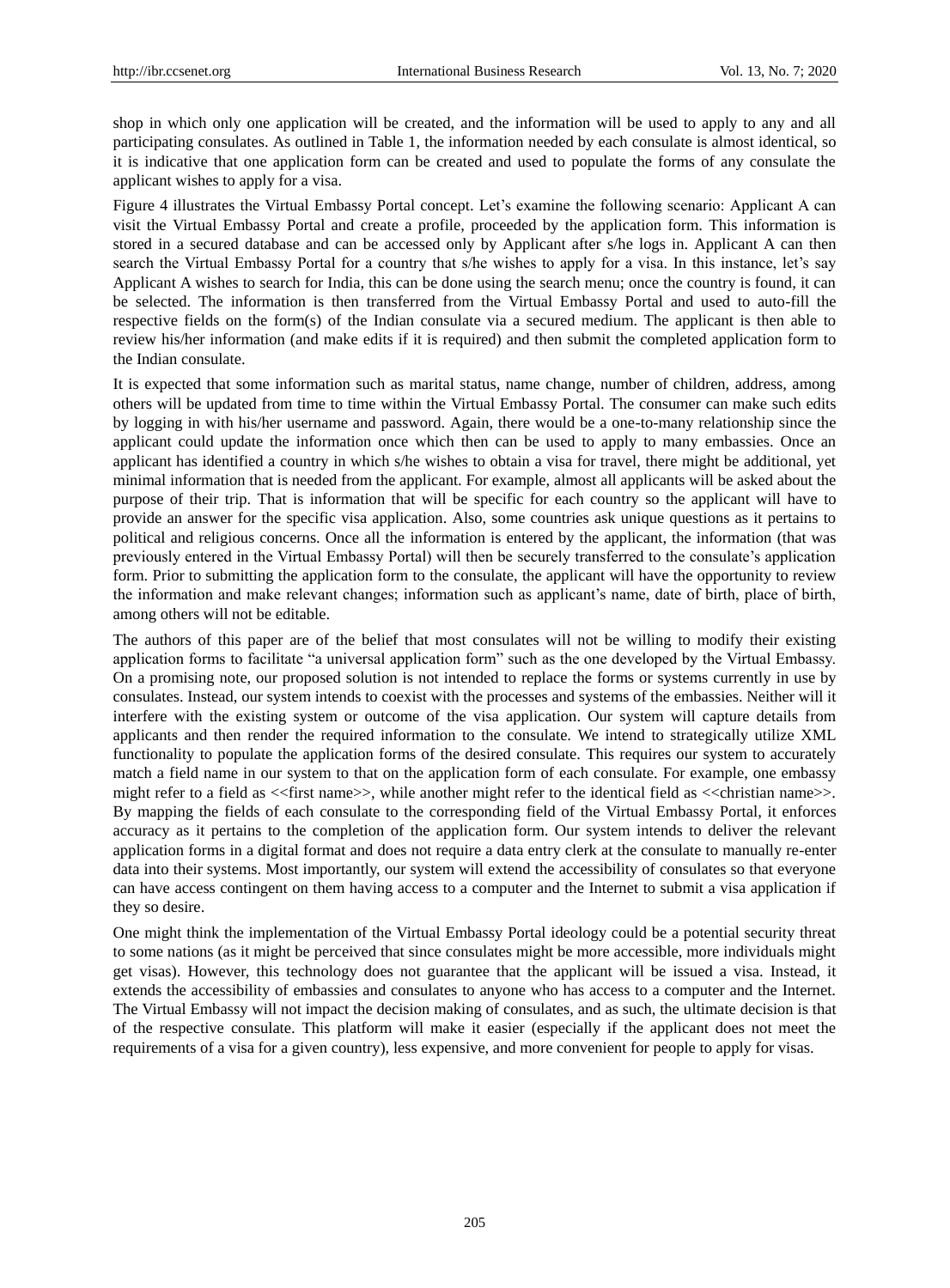

Figure 4. The Virtual Embassy Portal Concept

#### **5. Conclusion and Future Work**

The virtual embassy proposed by the authors presents a more efficient way for countries to facilitate the processing of eVisas. The Virtual Embassy Portal is a proposed system in which a consumer can visit one website and have access to the various consulates around the world. The consumer will be able to find answers pertaining to visa requirements, eligibility, and guidelines for participating countries. Without the Virtual Embassy Portal, if a consumer wishes to travel to one or more country, research has to be done individually (by visiting the website of each consulate) to determine if a visa is needed. If a visa is needed, the applicant is tasked with locating the pertinent consulate to apply in person, complete the paperwork online and mail it in/appear in person, apply via a third-party agency, or apply online as is the case with eTVs. Nonetheless, it takes an incredible amount of time to conduct the research and to apply for a visa. The Virtual Embassy can reduce the amount of time taken to visit the website of numerous consulates, commute time, cost associated with printing the relevant paperwork, along with the time needed to complete separate visa application forms for different countries.

As it pertains to future steps, the authors of this paper will need to further analyze the websites of all consulates to determine the names of each field listed on the application form. It will be easier to parse websites that currently accept eTVs since the fields on those forms will have a unique name. For the countries that are not participating with eTVs, we will have to generate field names for their paper-based form fields and assume that the consulates will be receptive to using these field names. Then we will be required to map the consulate website form field names to that of the Virtual Embassy Portal form field names. A major hurdle that we can foresee is that we may have to assist some of these consulates with the creation of a website that can accept an online application form and a backend database to store applicant data. Once a consulate is thus equipped, we need to have them identify a website administrator who will then be tasked with setting up a consulate administrator account on the Virtual Embassy Portal. From this administrator login, the consulate will be able to see the application forms of applicants. We foresee a bit of resistance from consulates, but it is our intention to host various informational sessions to demonstrate the rationale behind the Virtual Embassy Portal.

### **References**

- Apply to college with Common App, Your future Starts here. (n.d.). Retrieved October 24, 2019, from http://www.commonapp.org/
- Australian Government Electronic Travel Authority. (n.d.). Retrieved October 23, 2019, from https://www.eta.homeaffairs.gov.au/ETAS3/etas.WSA Winner 2013: Electronic Travel Authority ETA and Integrated Border Management System IBMSThe
- Challenges of High Growth: Global Aviation Outlook. (2015). Retrieved September 15, 2016, from https://cpb-us-e1.wpmucdn.com/blog.umd.edu/dist/9/604/files/2019/02/2015\_GC\_-28wsgxc.pdf

Cook, R. A., Taylor, L. L., & Hsu, C. H. C. (2018). *Tourism: the business of hospitality and travel*.

Embassy of Afghanistan Visa Applications. (n.d.). Retrieved October 24, 2019, from https://www.afgvisa.com/

Embassy of the People's Republic of China in the United States of America. (n.d.). Retrieved October 24, 2019,